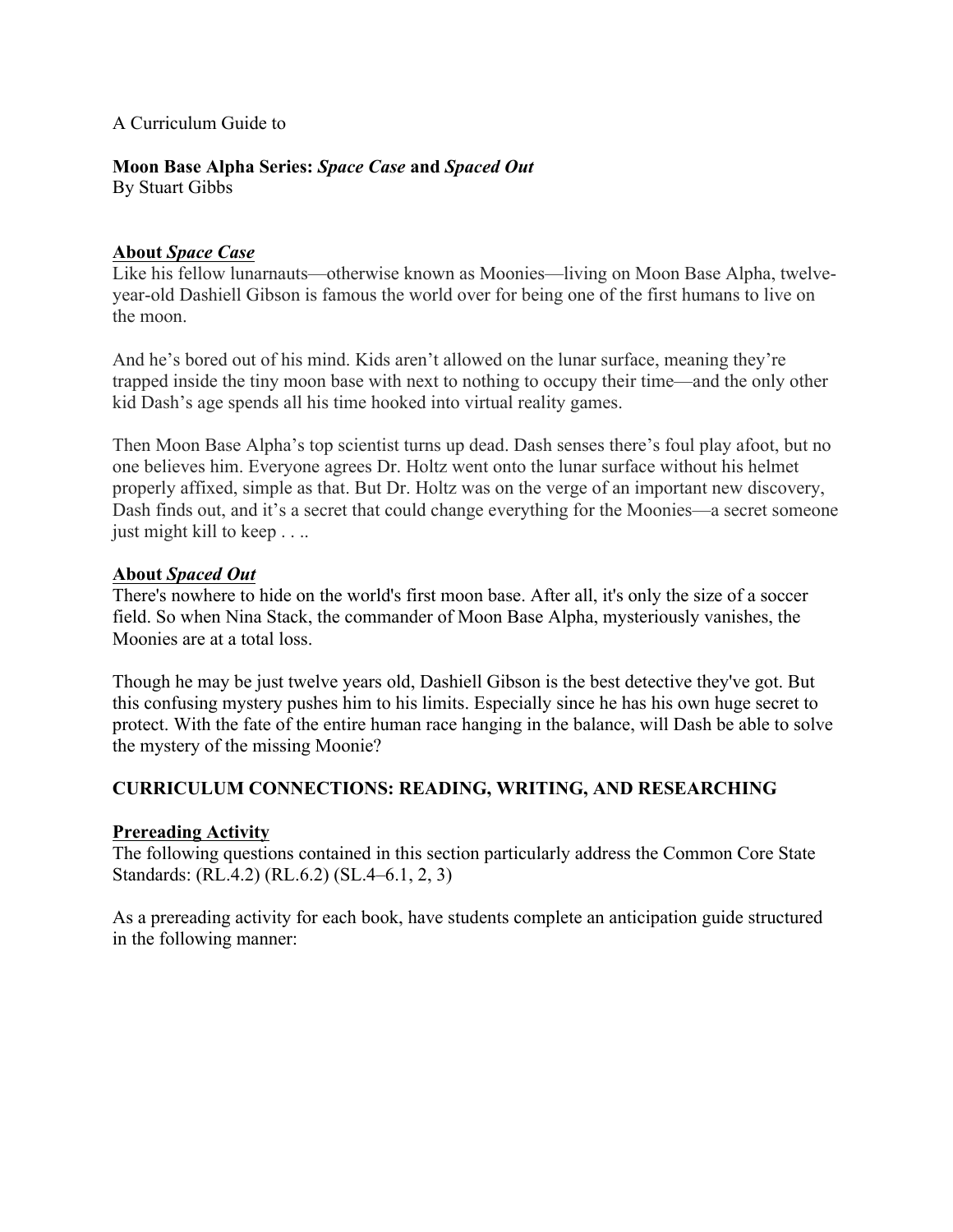| <b>Before</b><br>Reading | <i><b>After</b></i><br>Reading | <b>Statements</b>                                                      |
|--------------------------|--------------------------------|------------------------------------------------------------------------|
|                          |                                | All mysteries are worth solving.                                       |
|                          |                                | Adults always know better ways to approach<br>problems than kids.      |
|                          |                                | When in danger, it is best to play it safe rather than<br>take a risk. |

Instruct students to complete the guide by placing a "+" sign in the box next to the statements for which they agree, and a "0" next to those for which they disagree. They must commit to agreement or disagreement—there are no conditional responses. Students should be assured that there are no correct or incorrect positions.

## *Space Case* **and** *Spaced Out* **through Writing and Research**

The following questions may be utilized throughout the study of *Space Case* and/or *Spaced Out*  as reflective writing prompts or alternatively, they can be used as targeted questions for class discussion and reflection. The questions contained in this section particularly address the Common Core State Standards: (RL.4.1, 2, 3, 7, 9) (RL.5.1, 2, 3, 4, 7, 9) (RL.6.1, 2, 3) (SL.6.1, 2, 3) (W.4–6.4)

1. In *Space Case*, the novel opens with Dashiell stating, "Let's get something straight, right off the bat: Everything the movies have ever taught you about space travel is garbage." From this first introduction of Dash, what can readers infer about him? Did you find those inferences about him to be accurate as you get to know him better throughout the course of *Space Case*?

2. In *Space Case*, Dash realizes that Dr. Holtz's death was calculated and no accident, and that his killer is one of the residents on Moon Base Alpha. Why is Dash's insight so important? For what reason do most of the adults at the base want to dismiss him? What are the ramifications of there being a murderer on the Moon?

3. What was your earliest impression of Nina? What did you think of her refusing to take Dash seriously? Given her job at Moon Base Alpha, do you think she is within her right to attempt to silence him? Why or why not? How does what you learn about her in *Spaced Out* reshape what you think you know about her personality?

4. Consider the novels' titles: In what ways do they capture the themes of the book?

5. Describe Dash. What makes him a dynamic character? Is he the type of person you would want to befriend? Why or why not?

6. After Chang criticizes Lars Sjoberg about his disrespect toward the late Dr. Holtz, Lars tells him, "I'll do whatever I want." How does this declaration capture the overall attitude of the Sjobergs?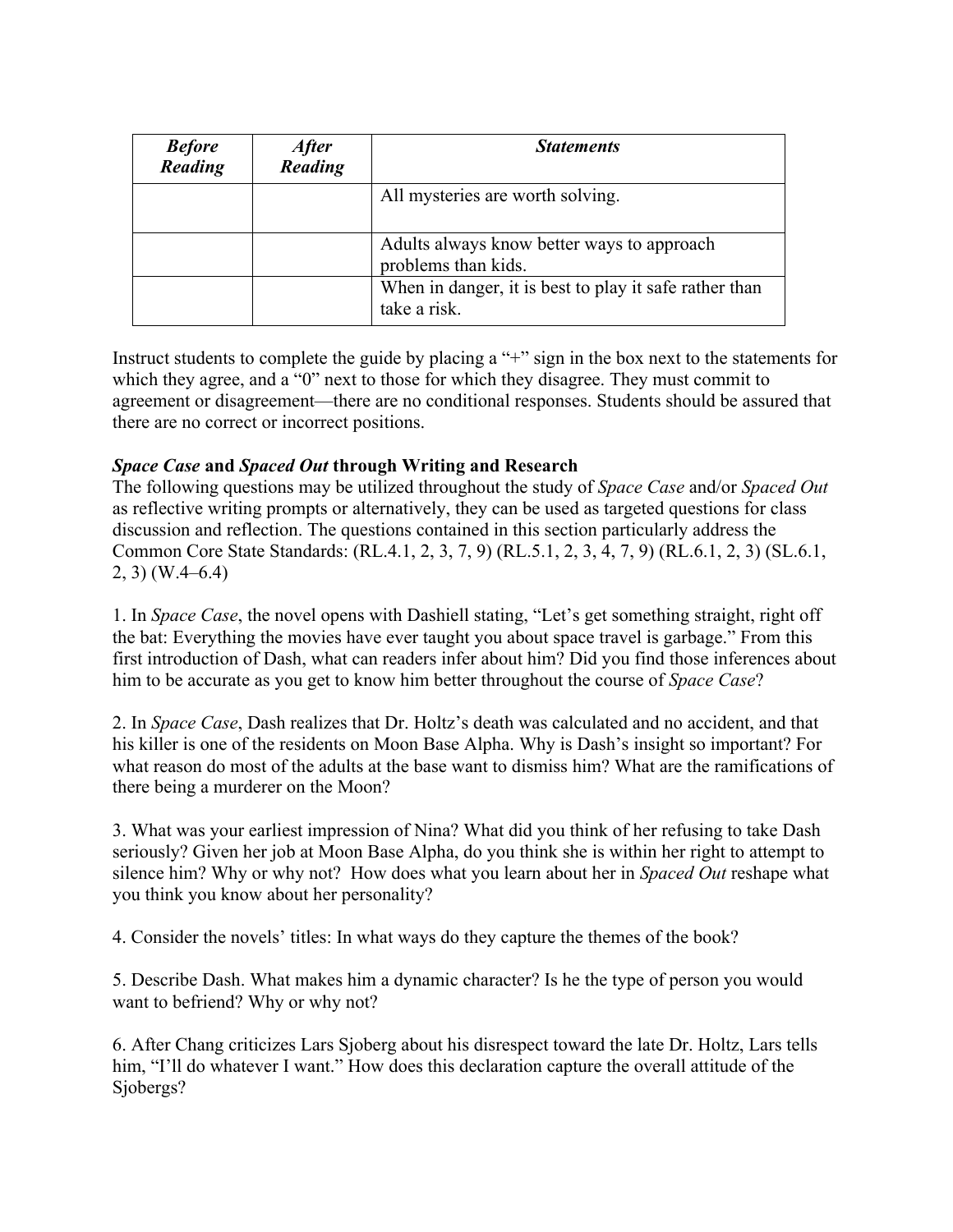7. Because of his parents' work at Moon Base Alpha, Dash gets to reside on the moon. Imagine what it would be like living there. What would be the greatest benefits to such an experience? What would be the biggest challenges? Do you feel that Dash takes advantage of this unusual situation?

8. How does learning that Daphne is a corporate spy for a tourism company who hopes to open a hotel on the moon affect her relationship with the other residents? Though she confesses that she doesn't like her job, she tells Dash and Kira she's agreed to the job because she gets "to go to the moon! To make history!" Do you think she's justified in doing what she does?

9. In *Space Case* and *Spaced Out,* Dash's nemeses are the Sjoberg siblings. What is it about this family that makes them so particularly difficult? In your opinion, why do they act the way they do?

10. After she lands on Moon Base Alpha, Zan Perfonic tells Dash, "I just arrived on the rocket and I think you're right about Dr. Holtz. He *was* murdered . . . but I need your help to prove it." Why do you think Zan chooses to enlist Dash to assist her in investigating Holtz's death? Do you think it's appropriate for her to do so? Why or why not?

11. In what ways does Kira's arrival on the Moon change things for Dash? In your opinion, does she have the potential to be a good friend to him? In what ways does her relationship with her father provide her with the ability to help Dash?

12. In *Spaced Out*, Dash states, "Every single aspect of my life was strange and unusual to Zan Perfonic. She wanted to know the reasons for everything I did." Why does this alien seem so intrigued by human choices and behaviors? Why does Zan insist that Dash keep her existence a secret? Do you think she's right to ask Dash to do so?

13. Why does Zan find the movie *Star Wars* so entertaining? Do you think she's right to be so critical?

14. In your opinion, what is the appropriate way to deal with a bully like Patton? In what ways does Dash get the better of him? Do you think Dash is right to retaliate the way he does?

15. Evaluate how the adults in *Spaced Out* deal with the disappearance of Nina. In what ways are their reactions different from those of the kids who live on Moon Base Alpha?

16. Dash tells Zan, "When you first approached me about being your human contact, you said it was extremely important." Predict why Zan finds their relationship so critical.

17. In *Space Case* and *Spaced Out*, what are the most impressive obstacles Dash overcomes? Which of these hurdles amazed you the most?

18. In your opinion, why do Zan and Dash always talk about the Earth and humanity? Should their interest be a clue that bigger issues may be at play?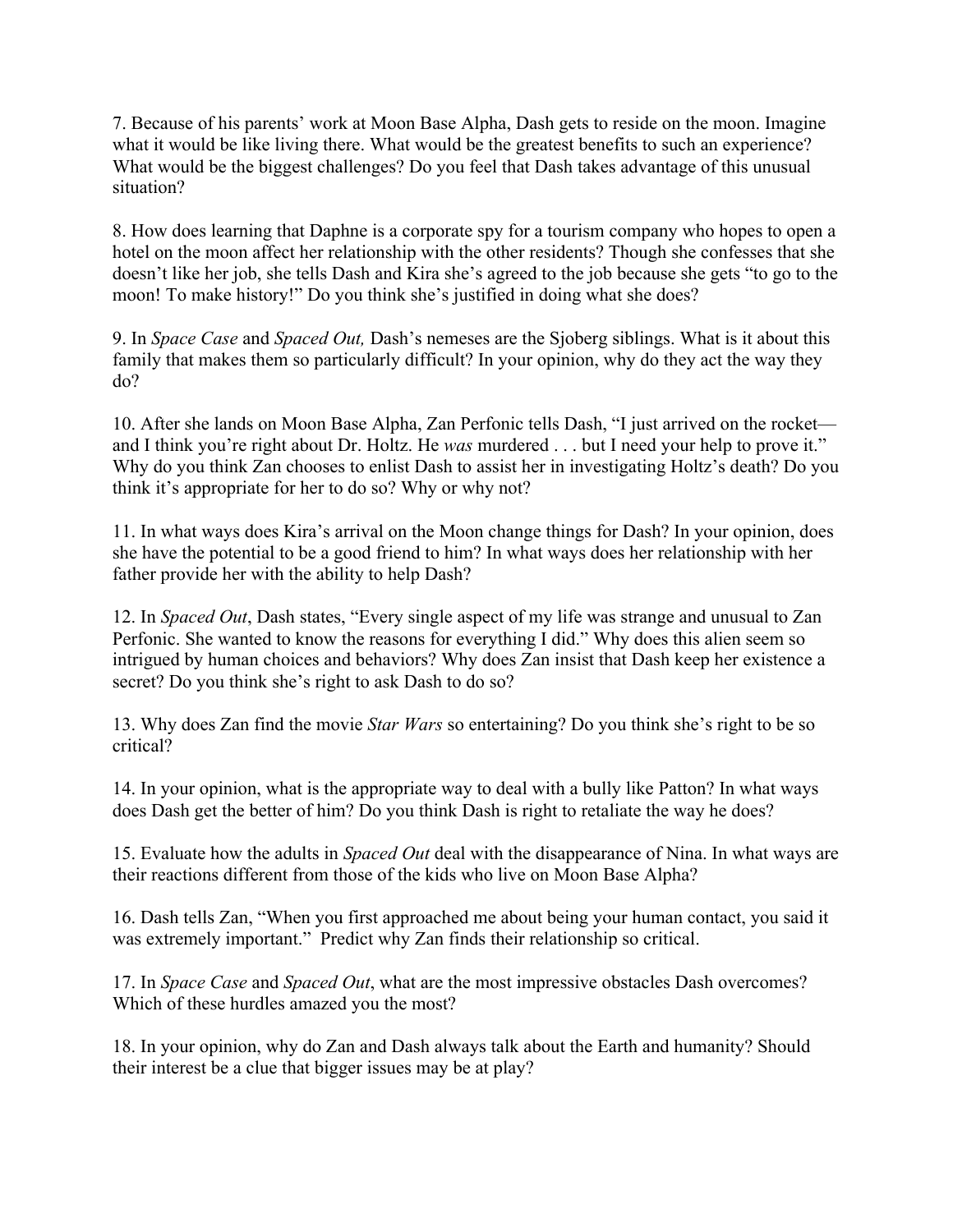19. Though Dash is often reprimanded for being a troublemaker, with the help of Kira, he is also the person who helps solve the murder of Dr. Holtz and the mystery of Nina's disappearance. What can readers infer about his motivations? Do you see his relationship with Kira facilitating this?

20. After debating the idea of searching Nina's room, Kira tells Dash, "Everyone has personal stuff. Nina just kept hers secret." Is Kira's assessment accurate? Why or why not? What is it about Nina that makes Dash feel like that wouldn't be the case? What additional understanding of Kira can readers glean from her insistence in examining Nina's stuff regardless of how they have to go about accessing it?

21. In what ways does space junk cause serious concern for the Moon Base Alpha residents? In what ways is this junk indicative of a larger problem with space trash?

22. How does the virtual gaming world allow Roddy to be someone different from whom he is in real life? What are the benefits of this? Do you think there are some disadvantages, too?

23. Consider the unusual cast of secondary characters: Who did you like the most? The least? For what reason? Of all of the characters, who did you feel was most similar to you due to his/her personality or experiences?

24. What's the significance of the "Charlie" text Nina receives? In what ways are the space rocks important? What does this weakness on the part of Nina indicate about her character? What else can readers learn from her actions and ultimate reactions about her choices?

25. *Space Case* and *Spaced Out* are told in first person. How would the story be different if another character (besides Dash) were telling it? Do you think changing the point of view would make the story better or worse?

26. *Space Case* and *Spaced Out* are sprinkled with excerpts from the faux book, *The Official Residents' Guide to Moon Base Alpha*. What did you think of this guide book? Did you find the information highlighted to be particularly useful to the residents on MBA?

27. Supply five words to describe *Space Case* and *Spaced Out* using the phrase, "These stories are about . . . " Explain your choices.

28. Through the course of both Moon Base Alpha books, readers get more insight about the Sjoberg family. What makes them such despicable characters? At the end of *Spaced Out*, Nina tells them, "NASA has already released details of the crimes you have committed to the press." Why is it important that the Sjobergs' true character be revealed to the people of Earth?

29. As in *Space Case*, when *Spaced Out* closes, Dash has solved an important mystery. Predict how he will have to come to the aid of the residents of Moon Base Alpha in the next installment/adventure of Dash Gibson.

### **Extended Writing and Research Prompts**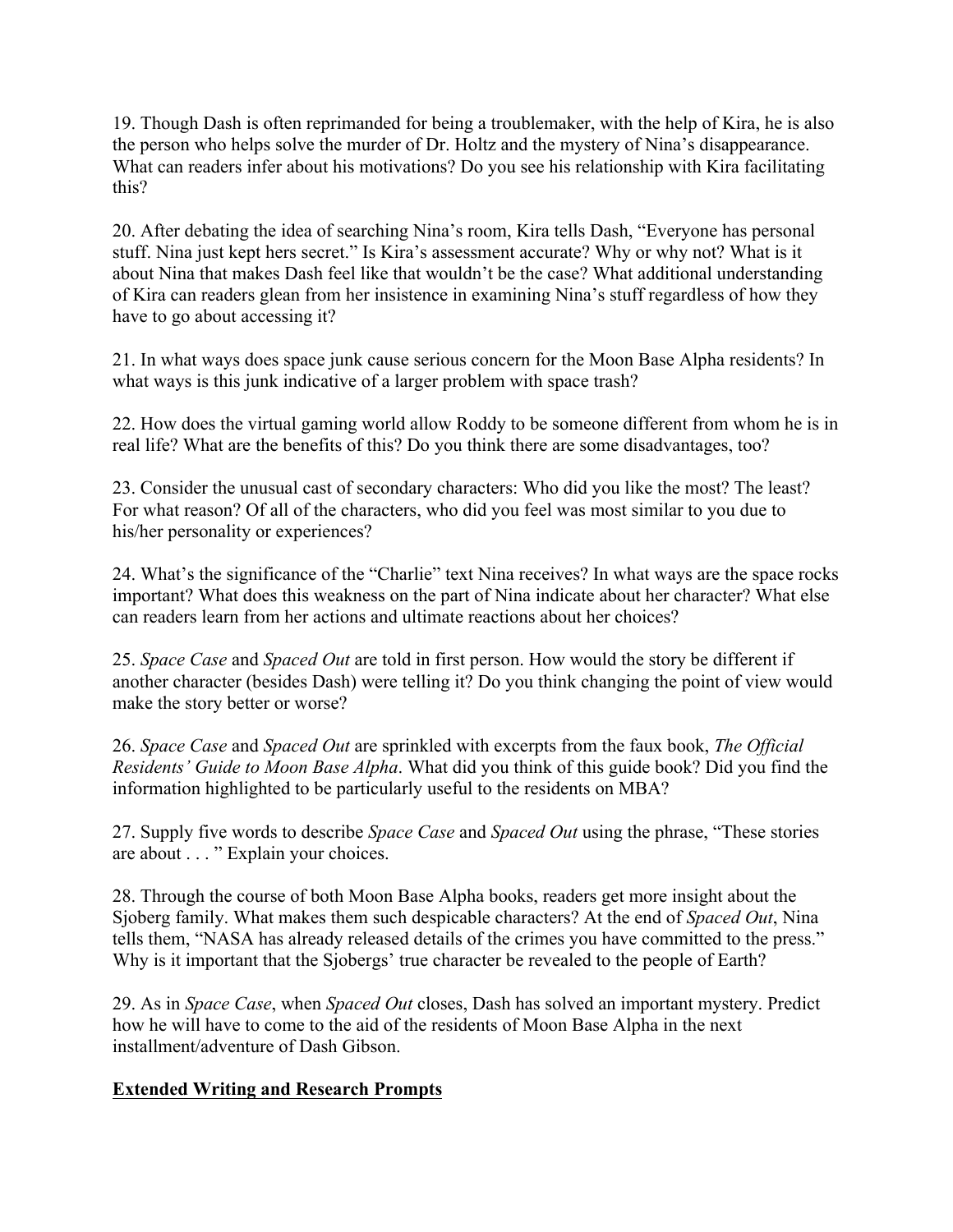The following activities contained in this section particularly address the Common Core State Standards: (RL.4.1, 2, 3, 7, 9) (RL.5.1, 2, 3, 4, 7, 9) (RL.6.1, 2, 7, 9) (W.4–6.4)

1. Throughout the Moon Base Alpha series, readers learn that there are constant and significant challenges to living on the moon. From space junk to moon toilets, the day-to-day living can be challenging and sometimes even dangerous. Have students research how personal hygiene and interests are compromised when living in space. They then should create a presentation that shares their research findings.

2. Though Moon Base Alpha has its fair share of mishaps, it has also been able to recruit scientists, like Dash's parents, from around the world to work for this groundbreaking project. Using library resources and the Internet, have students research plans for residences in space. Be sure to learn the following:

- Who will be considered for the mission?
- What is the mission's plan?
- How is it supported and by whom?
- What planets are being targeted for residence?
- What are the biggest challenges of this endeavor?

After gathering this information, have them create a visual presentation that illustrates their findings.

3. Using the novels as inspiration, place students in pairs and have them role-play as news reporters interviewing one of the residents of Moon Base Alpha. The students should discuss their life living in space, and how it has changed since moving there. To enrich the activity, record the "report" and allow students to use props and costumes when they are filming.

4. Over the past fifty years, space exploration has been a national priority, but due to other needs, funding for the program has waned and some people believe it's no longer a necessary or justifiable expense. Have students research how the space program is funded and its current goals and objectives. After examining their collected data, have students determine if they support the program and have them write a persuasive paper, explaining their position. Alternatively, students can prepare a speech designed to convince others of their view and present it to their classmates.

5. Throughout the course of the novels, readers are offered great insight about Dash's point of view on the events that occur. Students should assume the role of one of the secondary characters from either Moon Base Alpha book and draft a diary entry detailing what they've experienced and witnessed. To prepare, they should create an outline using the five Ws (who, what, when, where, and why). Students should write in first person and give special attention to sensory imagery (what you saw, smelled, heard, etc.)

6. Many of the characters in *Space Case* and *Spaced Out* are not as they appear. Consider the importance of appearances and the need for disguising one's self—what might be a rationale to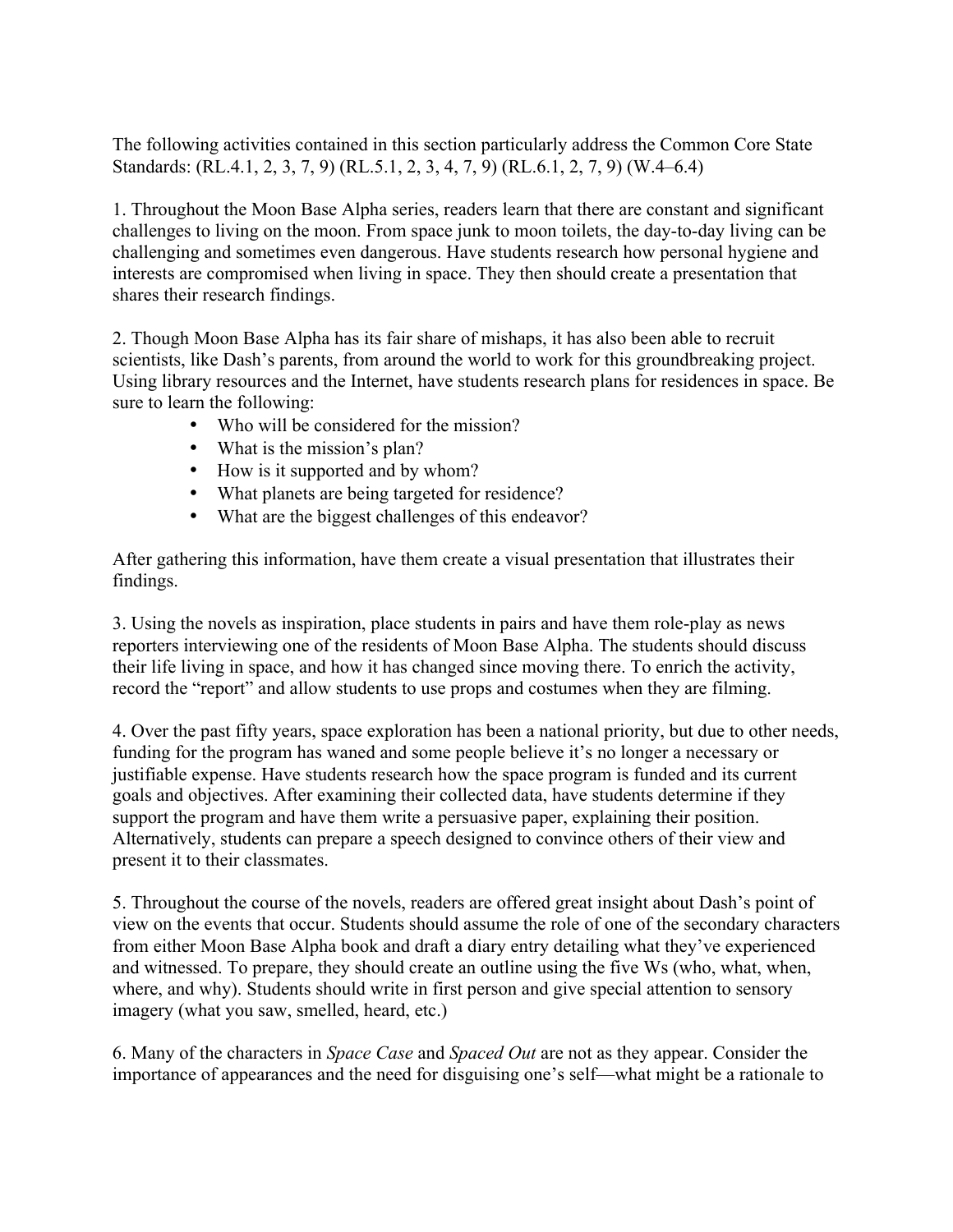do so? What are the ramifications and consequences of such a choice? Select one character from the novel and write a short analysis of his/her choice to use a disguise.

7. In small groups, have students select a favorite from one of the Moon Base Alpha books and create either a digitally or manually illustrated graphic novel for that scene. Using a digital comic strip creator (such as http://www.makebeliefscomix.com/Comix/), have students use the strips to create storyboards for their scene. They can select original art, images, or graphics. As part of the evaluation component, consider panel size and number of panels, transitions and layouts, artwork, writing, and lettering.

8. Consider the setting for this series: Why is the Moon as a location so important? Using the descriptions provided in each of the books, illustrate the four places within Moon Base Alpha you believe to be most important to the story. In addition to the illustrations, include a short explanation of the significance of each, and why you believe it is important.

9. Advice Column: Ask students to describe one of the problems faced by a character in *Space Case* and *Spaced Out* and write advice to him/her. Students may choose to be serious or humorous. Use the letter format common to newspaper advice columns, where the person with the problem writes for advice and the advisor writes back. Often the person seeking advice "disguises" his or her name with a descriptive name associated with the problem.

10. Fortune Cookies: Have students imagine they are dining with three characters from the series. Have them create fortune cookie statements for each character, making sure they tell you which character received the fortune and why it is fitting.

11. If These Walls Could Talk: Ask students to create a conversation between one of the characters in the series with some intangible thing (justice, love, goodness, greed, etc.) or his/her conscience. Have them script the conversation for dialogue, making sure they use appropriate punctuation.

12. Character Report Card: Ask students to examine the ethical nature of a character's actions and choices in *Space Case* and *Spaced Out*. Have them set up a "report card" using a chart and include the following four categories: respect, responsibility, cooperation, caring, integrity, selfcontrol, honesty, and effort. In addition, include a teacher's comments section. In each category, give the character a letter grade that you believe he/she deserves based on actions and choices made in the book. In the comments section, use two specific pieces of evidence from the novel to explain/support the grade.

13. Character Analysis T-shirt: Select a favorite character from the series and create a character analysis T-shirt. Identify the literary elements used by the author to describe the character, and then create a visual representation of the character traits. The front of the shirt must include the book title and author's name, as well as the character's name, picture, and description. The right sleeve must list the character's strength, and the left sleeve should list the character's weaknesses. List internal and external conflicts, figurative language, and the story's climax on the back of the T-shirt.